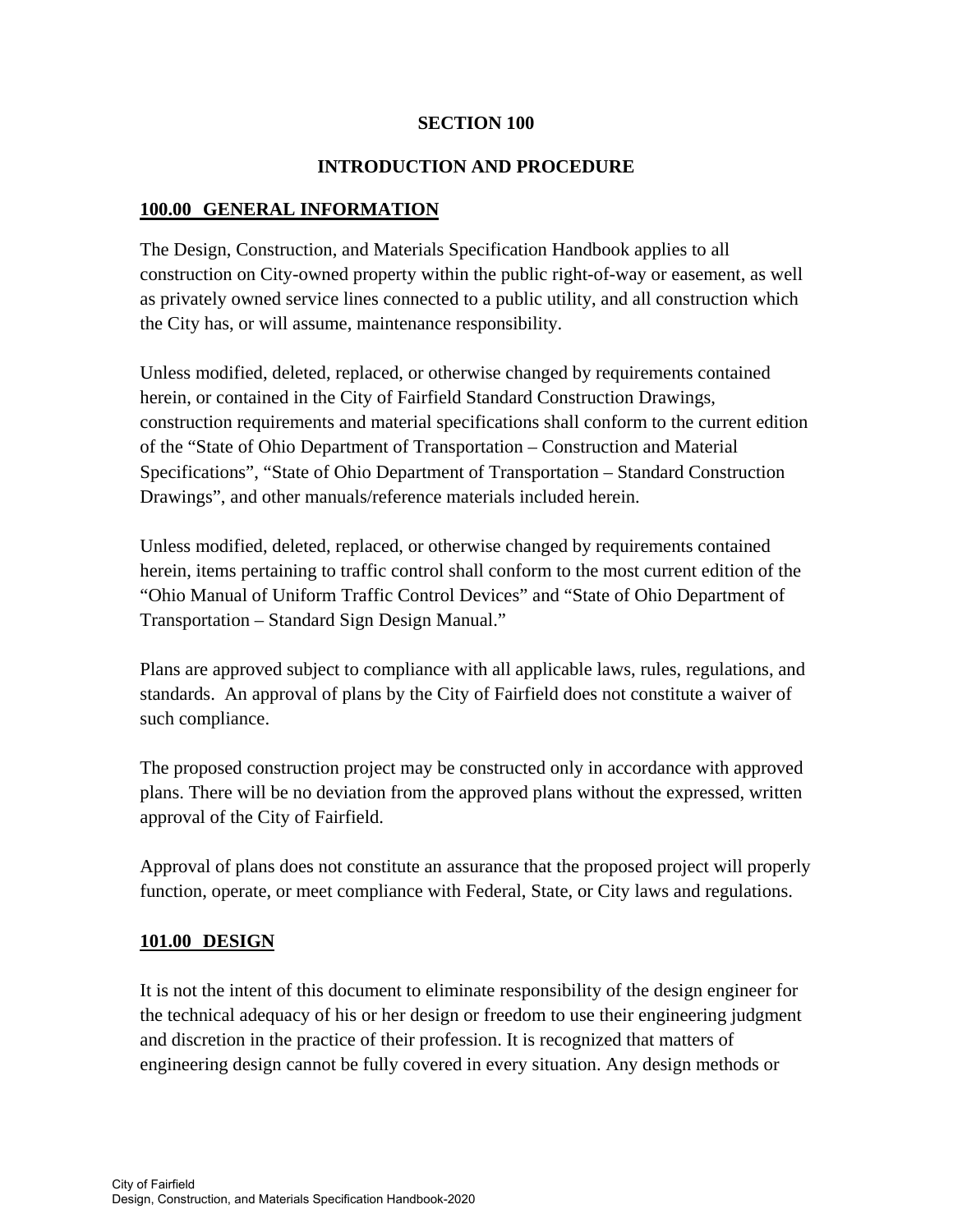criterion different than those listed herein will be given due consideration provided the proposed variances are submitted in writing to the City of Fairfield.

The City will, at any time during design or construction, have the authority to require the modification of any engineering or construction detail, whenever necessary, for the protection of the public interests. Such modification does not relieve the design engineer of his or her responsibility.

# **102.00 INSPECTION OF CONSTRUCTION**

At least 2 working days prior to the start of any construction, the Developer or Contractor shall notify the Construction Services Division at (513) 867-4200 of their intent to commence work. Inspection services shall be provided by the City of Fairfield Construction Services Division for all construction projects including public work projects, subdivisions, or any project which will be maintained in the future with public funds. When the extent of work in any project so justifies, the Public Works Director may provide for a full-time inspector. When a project does not require full-time inspection, the Public Works Director may provide for intermittent inspection and may use the inspector for more than one such project.

The City shall send a monthly bill to the contractor for the time spent for inspection. Fees for inspection will be billed at the hourly rate paid to the inspectors by the City, plus 30 percent, with a minimum billing of 1/2 hour. If inspection is required at a time when the inspector is designated to receive overtime pay, the charge shall be at the overtime rate paid the inspector, plus 30 percent, with a minimum billing of 1/2 hour. The City reserves the right to request testing on any material (e.g., concrete, asphalt, subgrade, or trench backfill, etc.) at any time it deems necessary. Fees for outside inspection and testing will be billed to the Contractor at 1.5 times the cost. All fees must be paid in full prior to the work being accepted by the City.

The work is under the control and supervision of the Developer or Contractor until written acceptance is given by the Public Works Director and/or the Public Utilities Director. The City inspector shall check periodically as the work progresses and shall call to the attention of the person in charge of the work any deviations, omissions, or unsatisfactory work as noted. However, no acceptance of any portion of the work is to be inferred by the action or lack of action of the inspector.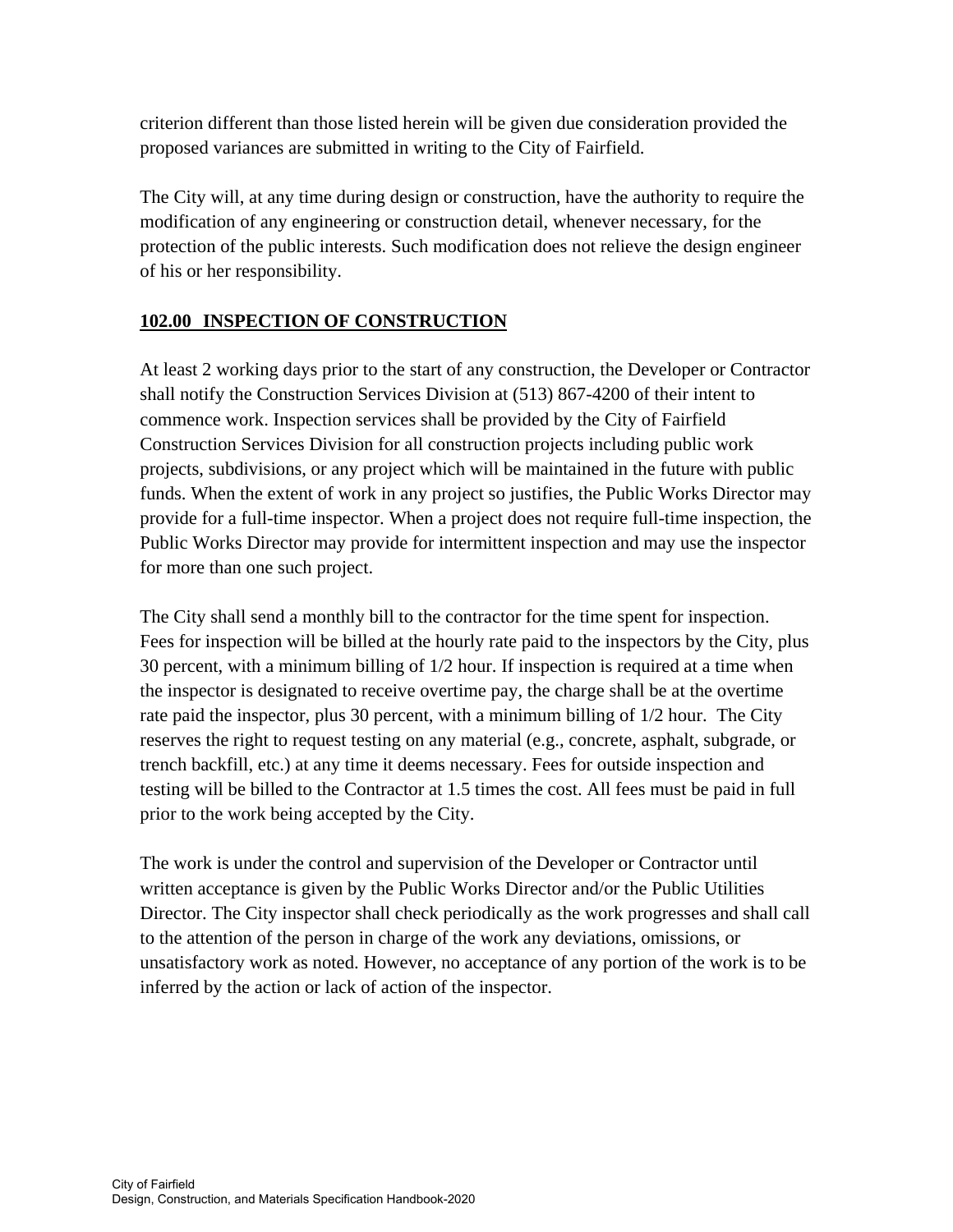# **103.00 AS-BUILT PLANS**

At the completion of construction, the plans shall be revised, as necessary, to provide asbuilt plans. This work shall be done by the Contractor's engineer who was responsible for setting grades and the staking for improvements. As-built plans containing any changes to elevations, major drainage ditches/swales, structures, retention/detention basins, water lines and appurtenances, sewer lines and appurtenances, and buffering landscape mounds shall be submitted to the Public Works Director and/or the Public Utilities Director for review and approval. The following note shall be included on the as-built drawing:

"The planned contour lines on this grading plan do not necessarily reflect the final grading conditions for each individual lot. Please refer to ballooned spot elevations and individual plot plans for as-built data."

As-built plans shall be provided on reproducible sheets measuring 24 inches by 36 inches and sealed and signed by the engineer to certify that the as-builts are per field conditions, along with an accepted electronic format.

# **104.00 PROCEDURE FOR ACCEPTANCE**

The procedure for acceptance of public improvements that will be dedicated to and accepted for future maintenance by the City of Fairfield is as follows:

1. Subdivision improvements shall be dedicated and accepted in accordance with the Codified Ordinances of Fairfield, Ohio relative to subdivisions of land. The provisions for inspection of construction and as-built plans shall apply to subdivisions and related public improvements.

2. Other non-subdivision public improvements must meet City specifications for materials and construction methods and must have been inspected by City inspectors/staff during construction as provided herein.

3. The City of Fairfield shall require a performance bond in an amount and with surety satisfactory to the Law Director to assure completion of a public improvement prior to issuance of a permit or permission to construct the public improvement. The City shall also require a one year maintenance bond for such improvement in an appropriate amount, generally 10 percent of the cost of the public improvement.

4. The City of Fairfield will provide a punch list of any items requiring repairs prior to final acceptance and release of the maintenance bond.